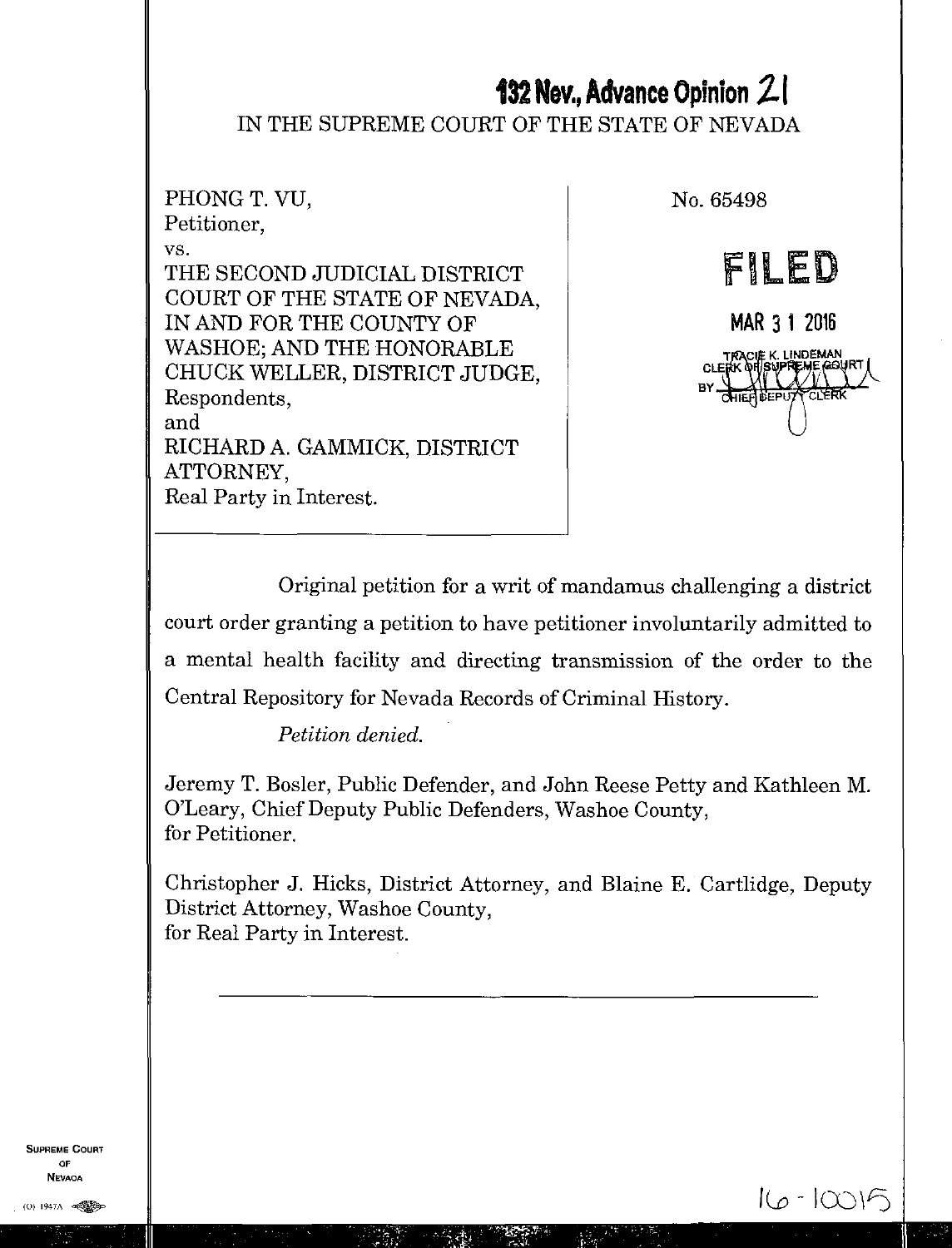## BEFORE THE COURT EN BANC.

#### *OPINION*

By the Court, PARRAGUIRRE, C.J.:

Under NRS 433A.310(1)(b), a district court may issue an order involuntarily admitting a person to a mental health facility if clear and convincing evidence demonstrates that the person "has a mental illness and, because of that illness, is likely to harm himself or herself or others if allowed his or her liberty." The district court's order "must be interlocutory and must not become final if, within 30 days after the involuntary admission, the person is unconditionally released." *Id.* "If the court issues an order involuntarily admitting a person. . . , the court shall . . . cause . . . a record of such order to be transmitted to the Central Repository for Nevada Records of Criminal History. . .." NRS 433A.310(5).

At issue in this original proceeding is whether NRS 433A.310(5) requires a district court to transmit an admission order at the time it is entered or if, instead, the district court is prohibited from transmitting the order until it becomes final under NRS 433A.310(1)(b) i.e., until 30 days have elapsed without the admitted person being unconditionally released. We conclude that NRS 433A.310(5)'s plain language requires a district court to transmit an admission order at the time it is entered. Thus, although the petitioner in the underlying proceedings was unconditionally released 12 days after the district court's involuntary admission order, the district court was required under NRS 433A.310(5) to transmit the order to the Central Repository. And because the district court reasonably determined that clear and convincing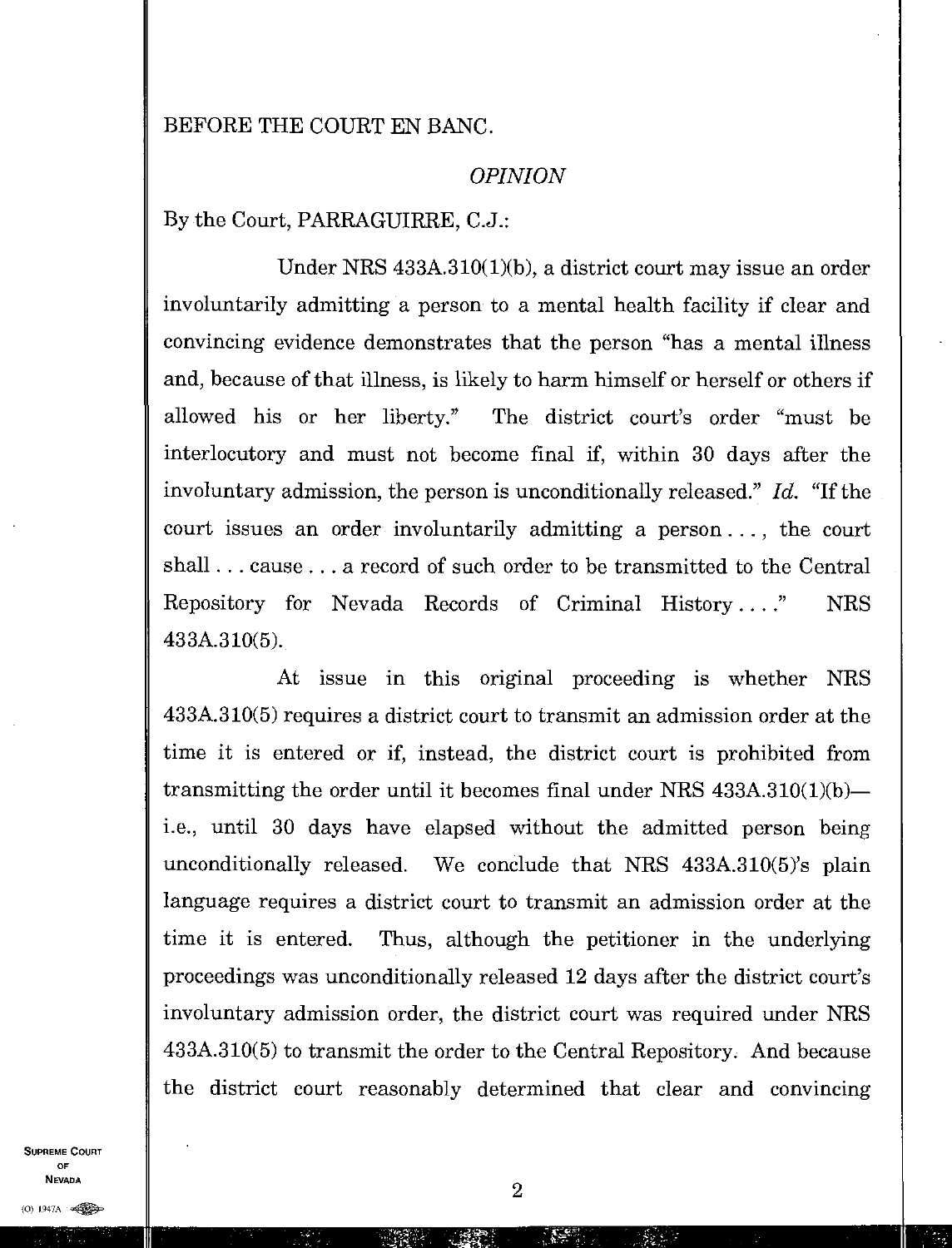evidence justified petitioner's involuntary admission, we deny petitioner's request for extraordinary writ relief

#### *FACTS*

The Sparks Police Department responded to a call from petitioner Phong Vu's family in which the family requested assistance with Vu. According to the police report, Vu had threatened to murder his family, he was found with box cutters in his pocket, and he was muttering about murder while the police were present. The responding officers applied for the temporary emergency admission of Vu to a mental health facility, which was approved by a physician. Three days later, a psychiatrist filed a petition for court-ordered continued involuntary admission of Vu to a mental health facility. Based on her examination of Vu, the psychiatrist concluded that he had a mental illness and, as a result of that mental illness, there was an imminent risk that Vu was likely to harm himself or others if Vu were not involuntary admitted to a mental health facility.

Vu was appointed a public defender, and a hearing on the petition was held before the district court. At the hearing, the Washoe County District Attorney's Office, representing the State, called as witnesses a court-appointed psychiatrist and a court-appointed psychologist, both of whom had interviewed Vu. The District Attorney elicited testimony from the psychiatrist that Vu's family had called the police due to their concerns that Vu posed a threat to their safety. The psychiatrist also testified regarding an incident in which Vu, after having been admitted to a facility on an emergency basis, had approached a doctor in a manner that the doctor perceived as threatening, thereby prompting the doctor to seek intervention from other employees. The psychiatrist further testified that Vu was refusing to take an antipsychotic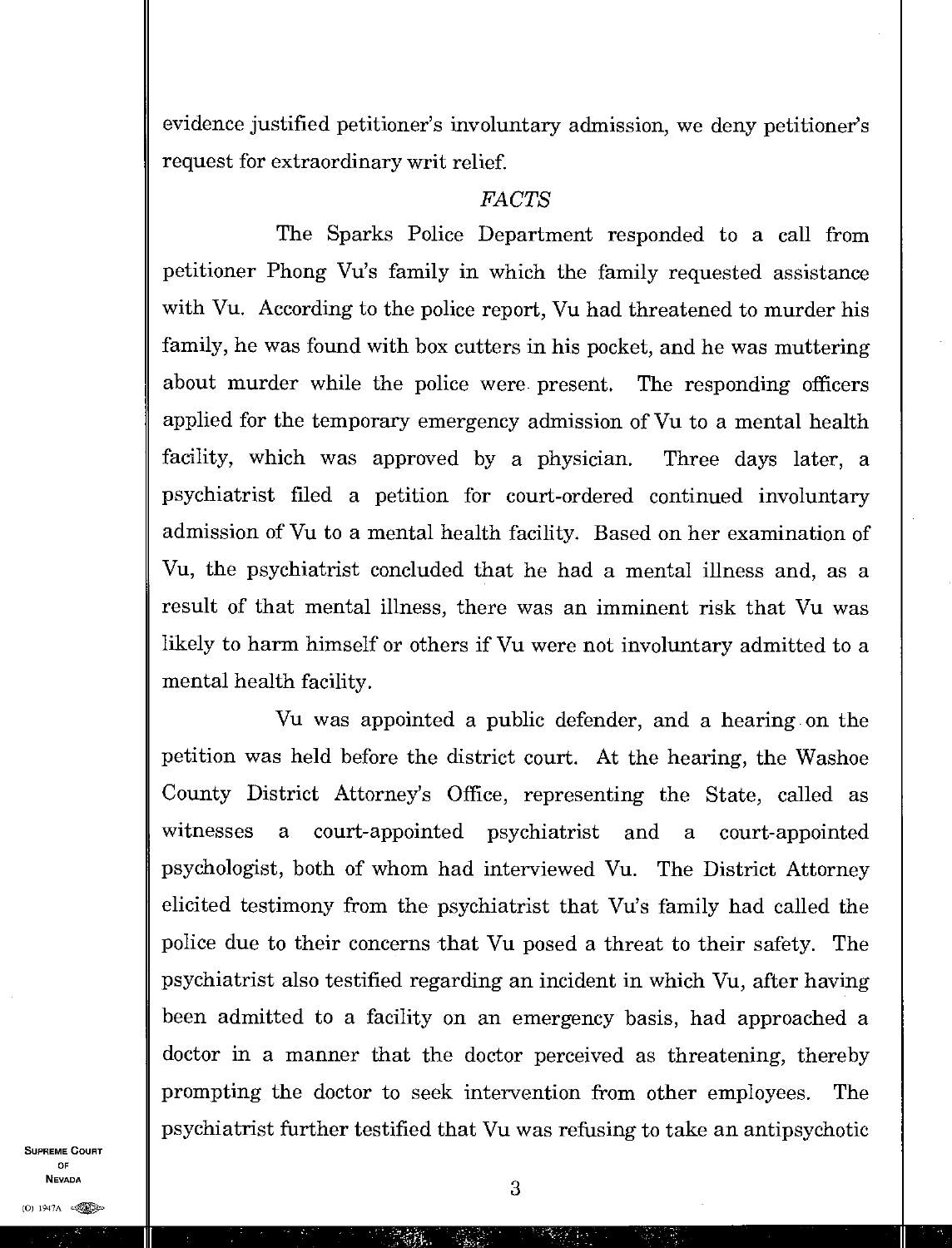medication that had been prescribed to him. Summing up her opinion, the psychiatrist explained that although Vu had not committed any act in furtherance of a threat during the incidents with his family and the doctor,

> I believe that the perceptions that people have that he is threatening to them, as well as his inability to communicate in an organized fashion, put him at risk for his own safety and well-being that if somebody feels threatened by him, they may respond in a way that affects his well-being [because] they may feel as though they need to defend themselves against the threat, and they may not have a mental health tech or the Sparks Police Department [to intervene].

The District Attorney elicited similar testimony from the court-appointed psychologist, who summed up his opinion by stating, "I can't predict that anybody would assault [Vu], but I feel there's certainly a risk of that."

At the end of the hearing, the district court made the following findings:

> [I] can glean that there exists a reasonable probability that a serious bodily injury will occur if he's discharged soon because of the fact that that's how people have reacted to him in recent days. There's nothing to suggest that his behavior has been modified. . . . I find that within the last 30 days he's. . . had auditory hallucinations and ... some of those are paranoid. He's carried weapons. It may reasonably be inferred from these acts that without the care, supervision and continued assistance of others, that he will be unable to satisfy his personal needs for selfprotection and safety. . . unless admitted to a mental health facility and adequate treatment is provided.

SUPREME COURT OF<br>Nevada  $\overline{4}$ 

∵. f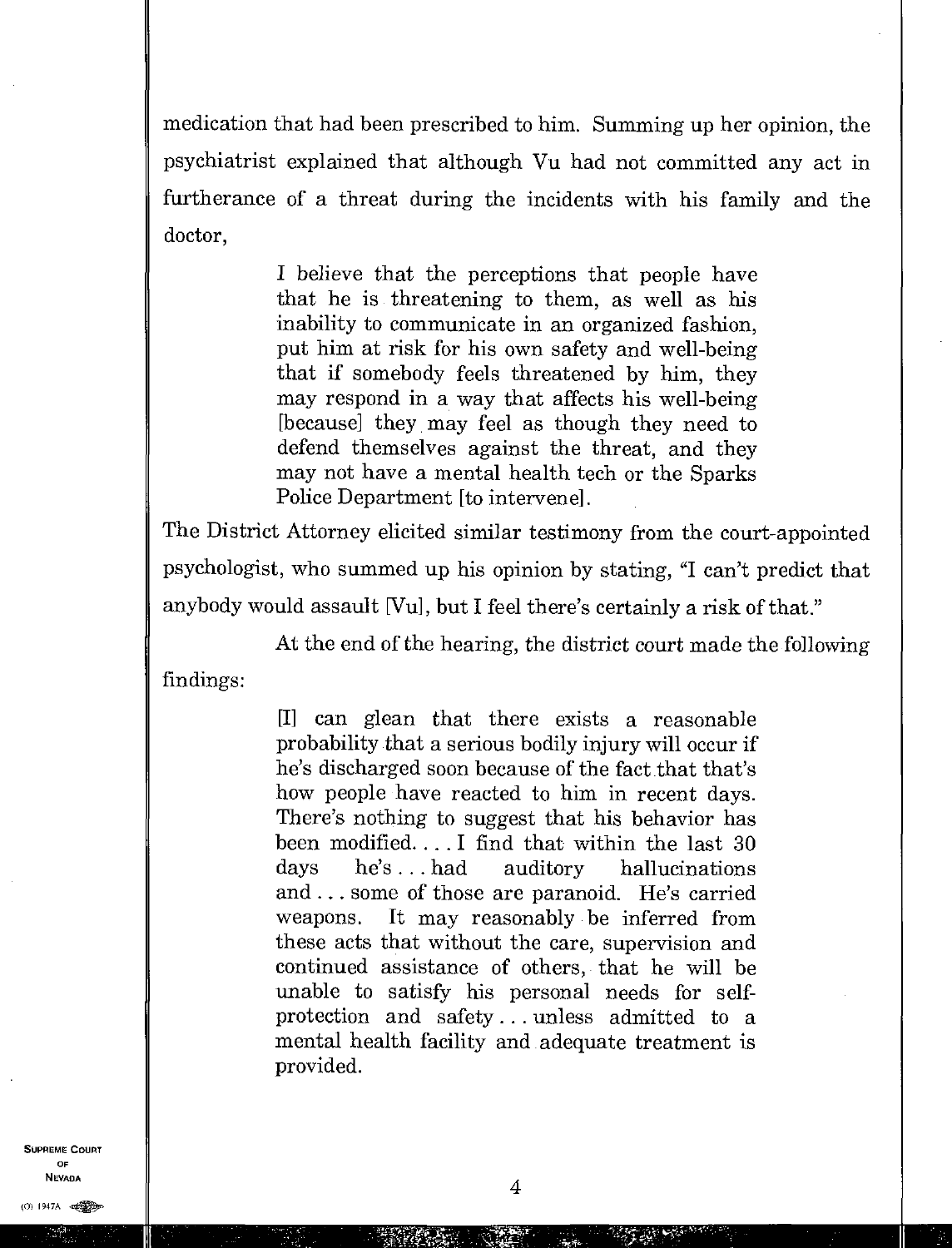Over defense counsel's objection, the district court directed the clerk of the court to forward a record of the involuntary admission order to the Central Repository for inclusion in the National Instant Criminal Background Check System (NICS).<sup>1</sup>

Twelve days after the district court's admission order was entered, Vu was unconditionally released from the mental health facility based on the determination of a team of evaluators that Vu no longer presented a clear and present danger of harm to himself or others. *See*  NRS 433A.390(2). Thereafter, Vu filed this petition for a writ of mandamus, asking that this court direct the district court to recall from the Central Repository the previously transmitted record of Vu's involuntary admission. As a basis for the requested relief, Vu contends that (1) NRS 433A.310(5) did not authorize transmission of the involuntary admission order unless and until that order became final under NRS 433A.310(1); and (2) regardless, the district court's underlying determination that Vu should have been involuntarily admitted was not supported by sufficient evidence.

#### *DISCUSSION*

"A writ of mandamus is available to compel the performance of an act that the law requires as a duty resulting from an office, trust, or

SUPREME COURT OF  $\overline{5}$ 

<sup>&#</sup>x27;Records transmitted to the Central Repository are "included in each appropriate database of [NICS]." NRS 179A.163(1). NICS, in turn, is a "nationwide electronic database that licensed firearms dealers can check, before selling a firearm to a person, to make sure that that person is not prohibited under state or federal law from possessing a firearm." Hearing on A.B. 46 Before the Assembly Judiciary Comm., 75th Leg. (Nev., February 20, 2009) (statement of Kerry Benson, Deputy Attorney General, providing an overview of NICS and the legislation that is currently codified in NRS 433A.310(5)).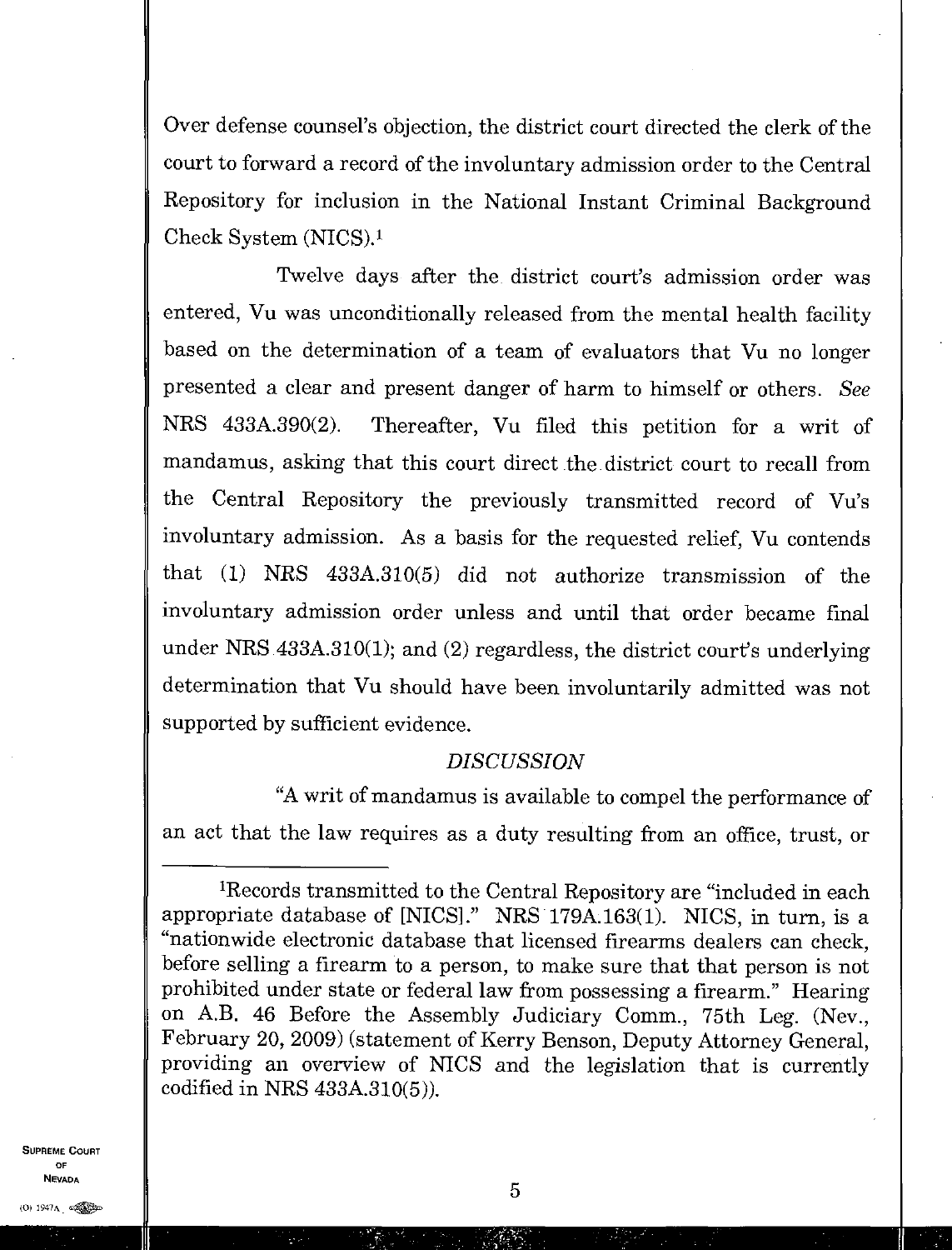station or to control an arbitrary or capricious exercise of discretion." *Int'l Game Tech., Inc. v. Second Judicial Dist. Court,* 124 Nev. 193, 197, 179 P.3d 556, 558 (2008) (footnote omitted); *see* NRS 34.160. Whether to consider a writ petition is within this court's discretion, and writ relief is generally available only when "an adequate and speedy legal remedy" does not otherwise exist. *Int'l Game Tech.*, 124 Nev. at 197-98, 179 P.3d at 558-59; *see* NRS 34.170.

Here, we agree with Vu that he does not have an adequate legal remedy other than to seek a writ of mandamus, as the district court's involuntary admission order never became final under NRS 433A.310(1)(b), meaning that Vu has no right to appeal that order. *See Taylor Constr. Co. v. Hilton Hotels Corp.,* 100 Nev. 207, 209, 678 P.2d 1152, 1153 (1984) (recognizing that this court has jurisdiction to consider only those appeals that are authorized by a statute or court rule); *see also*  NRAP 3A(b) (listing appealable orders). Additionally, the issue of whether NRS 433A.310(5) requires district courts to transmit involuntary admission orders to the Central Repository before those orders become final "presents an important issue of law that has relevance beyond the parties to the underlying litigation." *Las Vegas Sands Corp. v. Eighth Judicial Dist. Court,* 130 Nev., Adv. Op. 61, 331 P.3d 876, 878-79 (2014). Accordingly, we elect to entertain the petition.

*The district court was required under NRS 433A.310(5) to transmit the involuntary admission order to the Central Repository even though the order had not become final* 

Vu first contends that the district court improperly directed a record of the involuntary admission order to be transmitted to the Central Repository under NRS  $433A.310(5)$ , which instructs that "[i]f the court issues an order involuntarily admitting a person to a public or private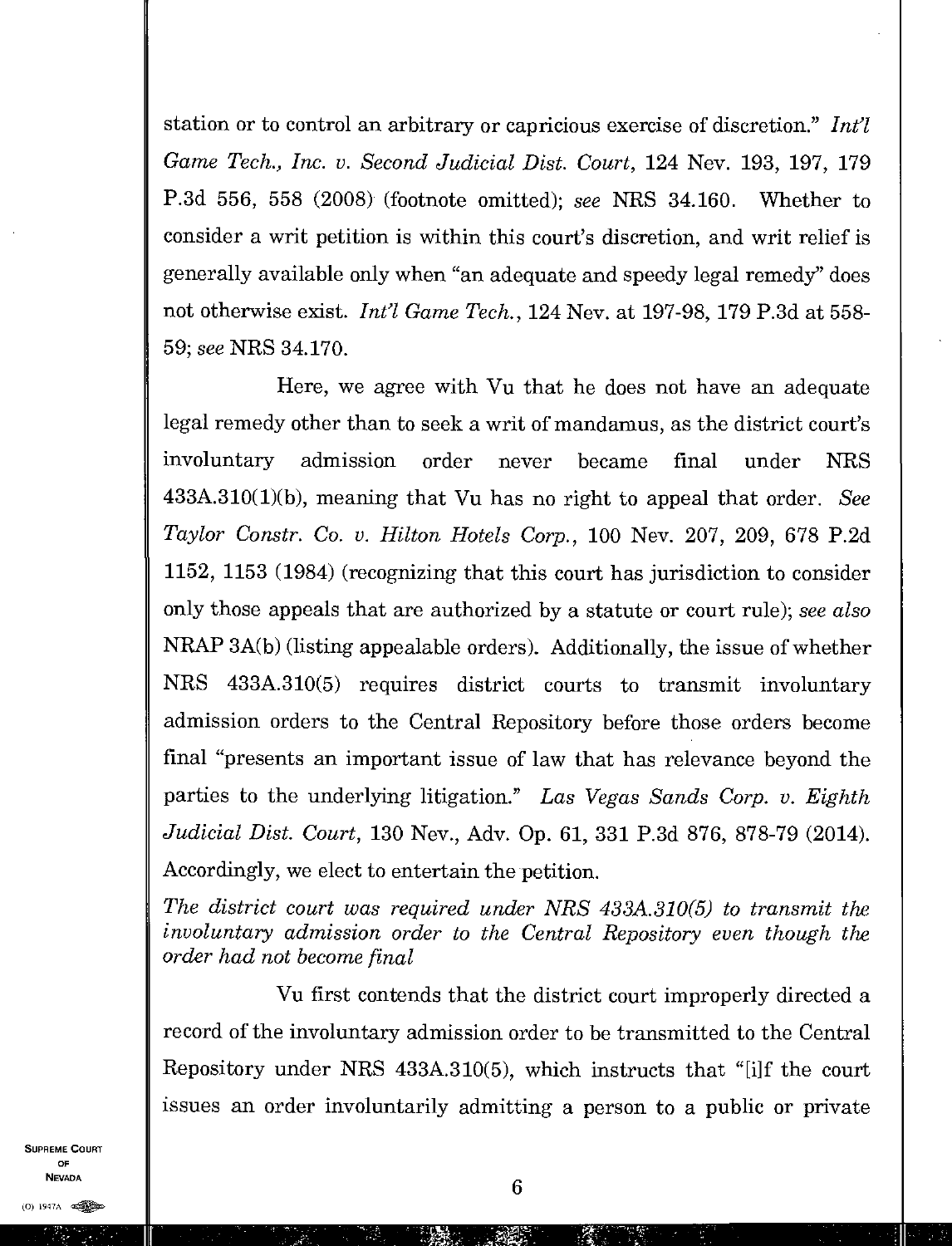mental health facility. . . , the court shall. . . cause . . . a record of such order to be transmitted to the Central Repository." In support of his argument, Vu relies on NRS 433A.310(1)(b)'s statement that an involuntary admission "order of the court must be interlocutory and must not become final if, within 30 days after the involuntary admission, the person is unconditionally released pursuant to NRS 433A.390." According to Vu, because NRS 433A.310's subsection 1(b) numerically precedes subsection 5, subsection 1(b)'s distinction between an interlocutory and final order applies to NRS 433A.310's remaining subsections, meaning that subsection 5's reference to the "order" to be transmitted to the Central Repository is necessarily restricted to only final orders.

We disagree with this proffered construction of the statute, as it goes beyond the statute's plain meaning. *See In re Candidacy of Hansen,* 118 Nev. 570, 572, 52 P.3d 938, 940 (2002) ("It is axiomatic that when words of a statute are plain and unambiguous, they will be given their plain meaning."). Subsection 5 plainly states that "[i]f the court issues an *order. . . ,* the court shall. . . cause. . . a record of *such order* to be transmitted to the Central Repository." NRS 433A.310(5) (emphases added). Nothing in this language contemplates that a district court must wait 30 days to see whether its order becomes final under subsection 1(b) before a record of the order can be transmitted to the Central Repository, and we decline to read a requirement into subsection 5 that the Legislature itself has not imposed.<sup>2</sup> See Barrett v. Eighth Judicial Dist.

<sup>2</sup>Our construction of subsection 5 is reinforced by the fact that the Legislature enacted subsection 5 long after it enacted the final sentence of subsection 1(b), *see* 2009 Nev. Stat., ch. 444, § 13, at 2491; 1989 Nev. Stat., ch. 748, § 19, at 1761, and did so without incorporating or otherwise *continued on next page...*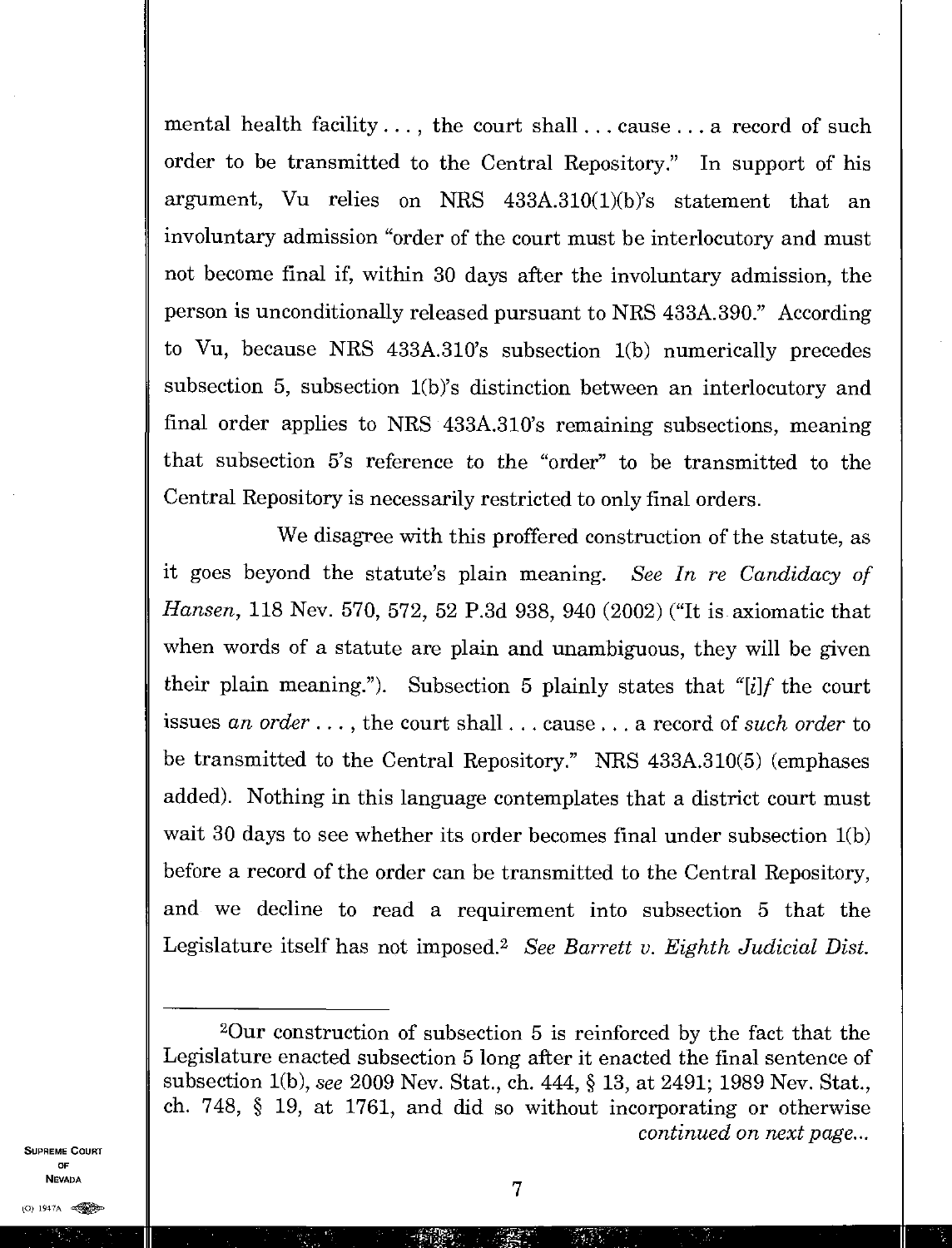*Court,* 130 Nev., Adv. Op. 65, 331 P.3d 892, 895 (2014); *Hansen,* 118 Nev. at 573, 52 P.3d at 940; *Cirac v. Lander Cty.,* 95 Nev. 723, 729, 602 P.2d 1012, 1016 (1979).

To the extent that Vu suggests that this construction produces an absurd result in light of his unconditional release after 12 days, we disagree. The fact that Vu was unconditionally released after 12 days did not imply that the district court's involuntary admission findings were erroneous when that order was entered; Vu's release simply demonstrated that he was *"no longer* considered to present a clear and present danger of harm to himself... or others." NRS 433A.390(2)(a) (emphasis added). More importantly, we are unwilling to consider a construction of subsection 5 that might undermine the Legislature's attempt to comply with federal law, as subsection 5 was enacted in response to congressional legislation that incentivized states to cooperate in making NICS operate more efficiently and comprehensively. *See* Hearing on A.B. 46 Before the Assembly Judiciary Comm., 75th Leg. (Nev., February 20, 2009) (statement of Kerry Benson, Deputy Attorney General, explaining that the language of NRS 433A.310(5) was proposed in response to Congress's NICS Improvement Amendments Act of 2007, which requires states to adopt procedures to ensure that certain records are transmitted to NICS as a requisite for states maintaining their eligibility for certain federal funds); *cf. Holiday Retirement Corp. v. State, Div. of Indus. Relations, 128* 

SUPREME COURT OF NEVADA

8

*<sup>...</sup>continued* 

referencing subsection l's language, *see Nev. Att'y for Injured Workers v. Nev. Self-Insurers Ass'n,* 126 Nev. 74, 84, 225 P.3d 1265, 1271 (2010) ("We presume that the Legislature enacted the statute with full knowledge of existing statutes relating to the same subject." (internal quotations omitted)).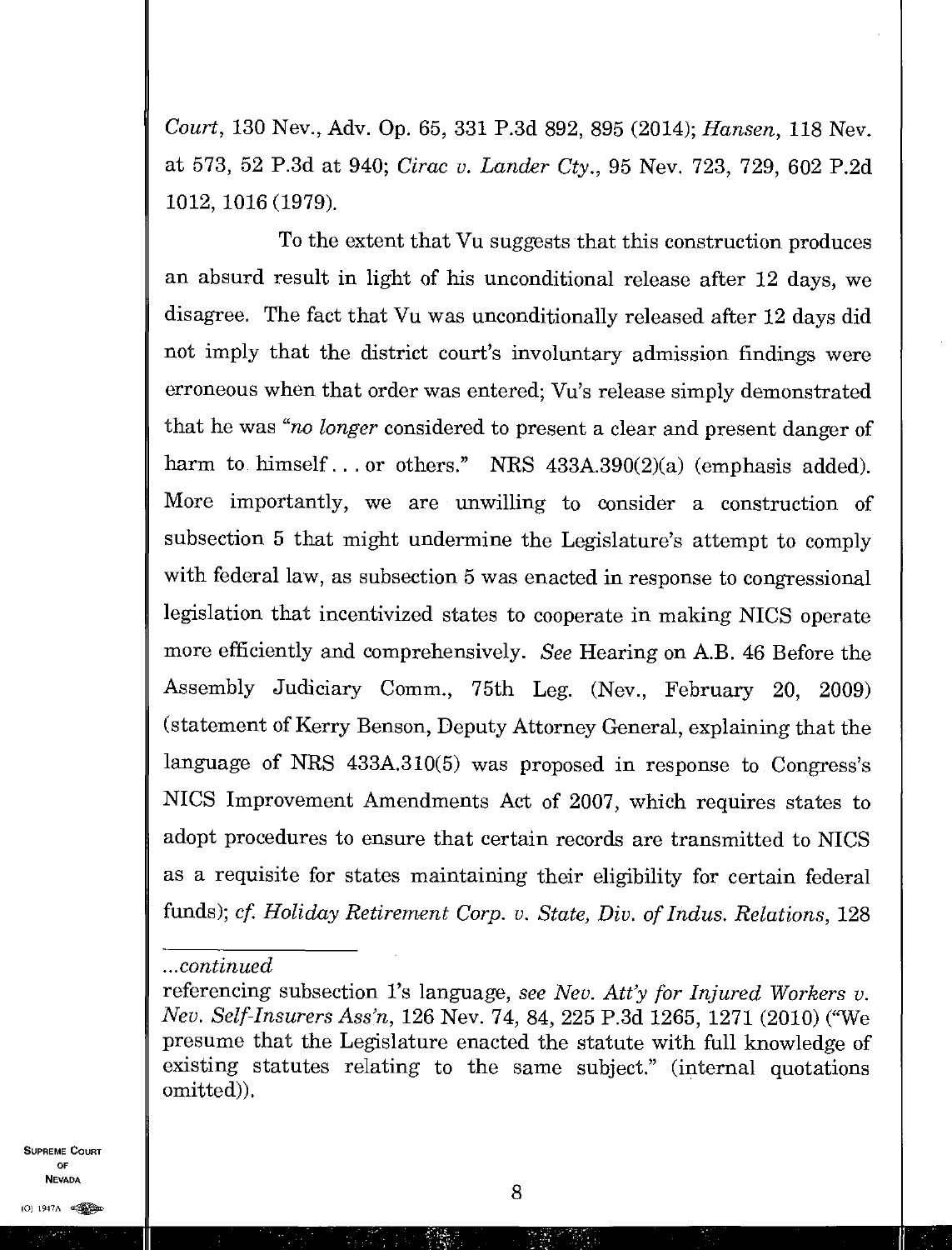Nev. 150, 154, 274 P.3d 759, 761 (2012) (noting that "[i]t is the prerogative of the Legislature, not this court, to change or rewrite a statute"). Therefore, we conclude that NRS 433A.310(5)'s plain language required the district court to transmit a record of Vu's involuntary admission order to the Central Repository contemporaneously with the order's entry.

*The district court reasonably determined that clear and convincing evidence showed that Vu was likely to harm himself* 

Alternatively, Vu contends that the involuntary admission order should not have been transmitted to the Central Repository because the district court's determination that Vu should be involuntarily admitted was not supported by sufficient evidence. As explained, NRS 433A.310(1)(b) permits a district court to order the involuntary admission of a person to a mental health facility if "there is clear and convincing evidence that the person with respect to whom the hearing was held has a mental illness and, because of that illness, is likely to harm himself or herself or others if allowed his or her liberty." Because an involuntary admission order constitutes a deprivation of the admitted person's constitutionally protected liberty interest, NRS 433A.310(1)(b)'s "clear and convincing" evidentiary standard is meant to ensure that the district court does not wrongfully deprive a person of that liberty interest. *See Addington v. Texas,* 441 U.S. 418, 425-26 (1979). When a district court's factual determinations must be supported by clear and convincing evidence, "we review the record and decision with a degree of deference, seeking only to determine whether the evidence adduced at the hearing was sufficient to have convinced the deciding body that [the issue to be determined] had been shown by clear and convincing evidence." *Gilman v. Nev. State Bd. of Veterinary Med. Exam'rs,* 120 Nev. 263, 274-75, 89 P.3d 1000, 1008 (2004) (quotation omitted), *disapproved on other grounds by*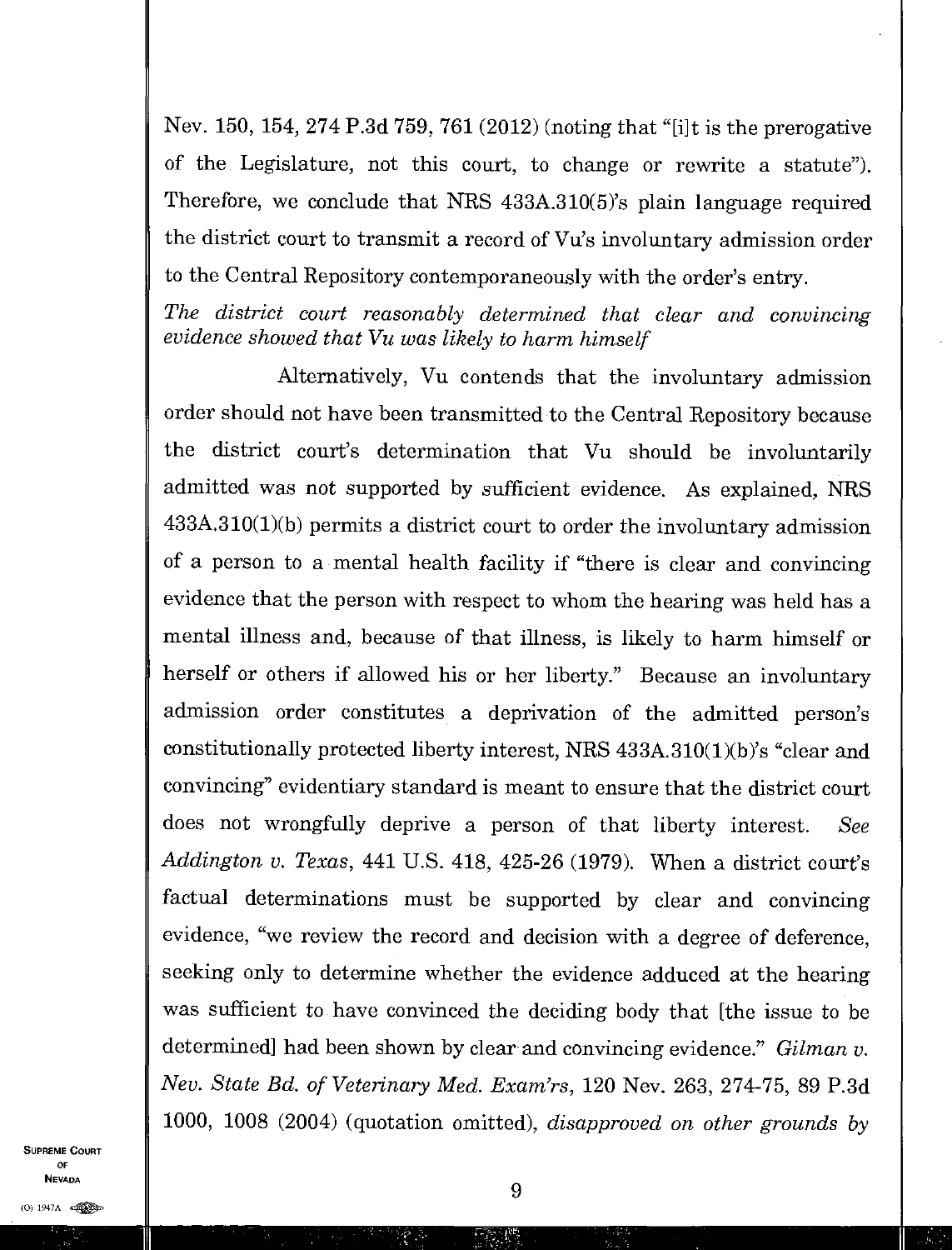*Nassiri v. Chiropractic Physicians' Bd. ,* 130 Nev., Adv. Op. 27, 327 P.3d 487 (2014). In other words, despite the heightened evidentiary standard of proof that the district court in this case was required to employ, our review is limited to whether the district court reasonably could have determined that clear and convincing evidence showed that Vu was likely to harm himself. *Gilman,* 120 Nev. at 274-75, 89 P.3d at 1008; *see In Interest of R.N.,* 513 N.W.2d 370, 371 (N.D. 1994) (observing that although the clear and convincing standard of proof in an involuntary commitment proceeding requires a "more probing" standard of appellate review, that review still entails a level of deference to the trial court's factual determinations); *see also In re Michael H.,* 856 N.W.2d 603, 612, 616 (Wis. 2014) (same); *In re MH2009-002120,* 237 P.3d 637, 642-44 (Ariz. Ct. App. 2010) (same)

Here, Vu and the District Attorney agree that Vu was correctly diagnosed with a mental illness. They also agree that NRS 433A.310(1)(b)'s "likely to harm himself or herself or others" standard must be established by showing that Vu fell within one of four definitions set forth in NRS  $433A.115(2)$  and  $(3).<sup>3</sup>$  They further agree that the

<sup>&</sup>lt;sup>3</sup>The interplay between NRS  $433A.310(1)(b)$  and NRS  $433A.115$  is not immediately apparent, particularly in light of NRS 433A.310(1)(b)'s "likely to harm" standard and NRS 433A.115's "clear and present danger" standard, discussed below. Nonetheless, it appears to have been the Legislature's intention that a person must fall within one of the four definitions set forth in NRS 433A.115(2) and (3) before that person may be involuntarily admitted by court order under NRS 433A.310(1)(b). *See*  Hearing on S.B. 490 Before the Senate Comm. on Human Resources & Facilities, 65th Leg. (Nev., June 9, 1989) (statement of Holli Elder, Director of the Office of Protection and Advocacy, memorialized in exhibit C, explaining that what would become NRS  $433A.115(2)$  and  $(3)$ 's definitions were "necessary to assure the consistent application and *continued on next page...*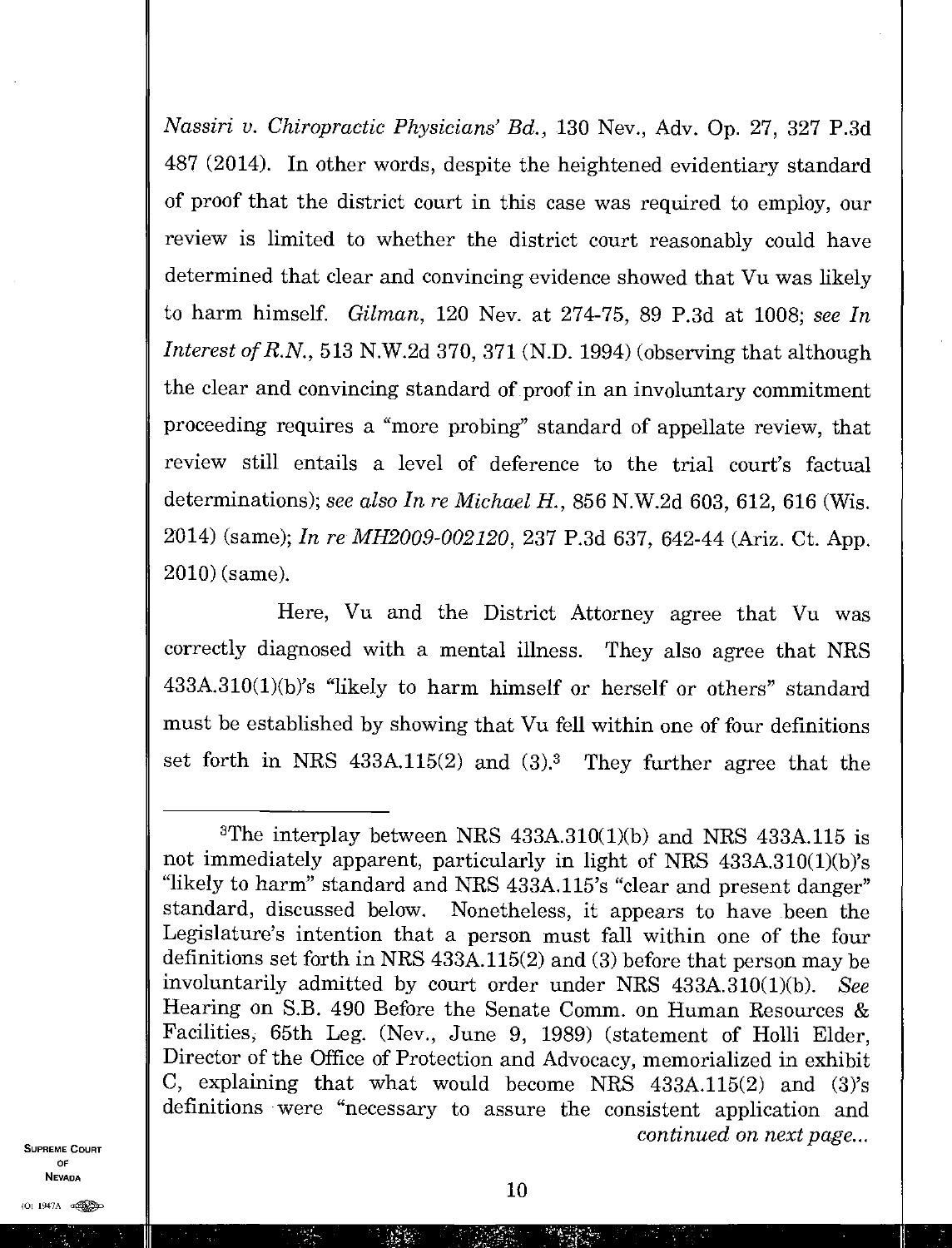definition that the district court found Vu to fall within was NRS  $433A.115(2)(a)$ , which provides that

> [a] person presents a clear and present danger of harm to himself or herself if, [(1)] within the immediately preceding 30 days, *the person has,* as a result of a mental illness . . . *[a]cted in a manner from which it may reasonably be inferred that,*  without the care, supervision or continued assistance of others, *the person will be unable to satisfy his or her need for* nourishment, personal or medical care, shelter, *self-protection or safety,*  and [(2)] if there exists a *reasonable probability that* the person's death, *serious bodily injury* or physical debilitation *will occur within the next following 30 days* unless he or she is admitted to a mental health facility. .. . .

(Emphases added.) Vu and the District Attorney disagree, however, as to whether sufficient evidence supported the district court's conclusion that Vu fell within this definition.

Having considered the record generated at the involuntary admission hearing, we agree with the District Attorney that the opinions elicited from the court-appointed psychiatrist and psychologist reasonably supported the district court's conclusion that Vu fell within MRS 433A.115(2)(a)'s definition. In particular, the uncontroverted evidence demonstrated that in the 30 days preceding the hearing, Vu's family called the police based on their concerns that he posed a physical threat to them. Testimony was likewise elicited that Vu confronted a resident doctor at the mental health facility in a manner that the resident doctor perceived

SUPREME COURT OF<br>Nevada

*<sup>...</sup>continued* 

interpretation of criteria that determine the potential dangerousness of a mentally ill person for the purpose of involuntary admission").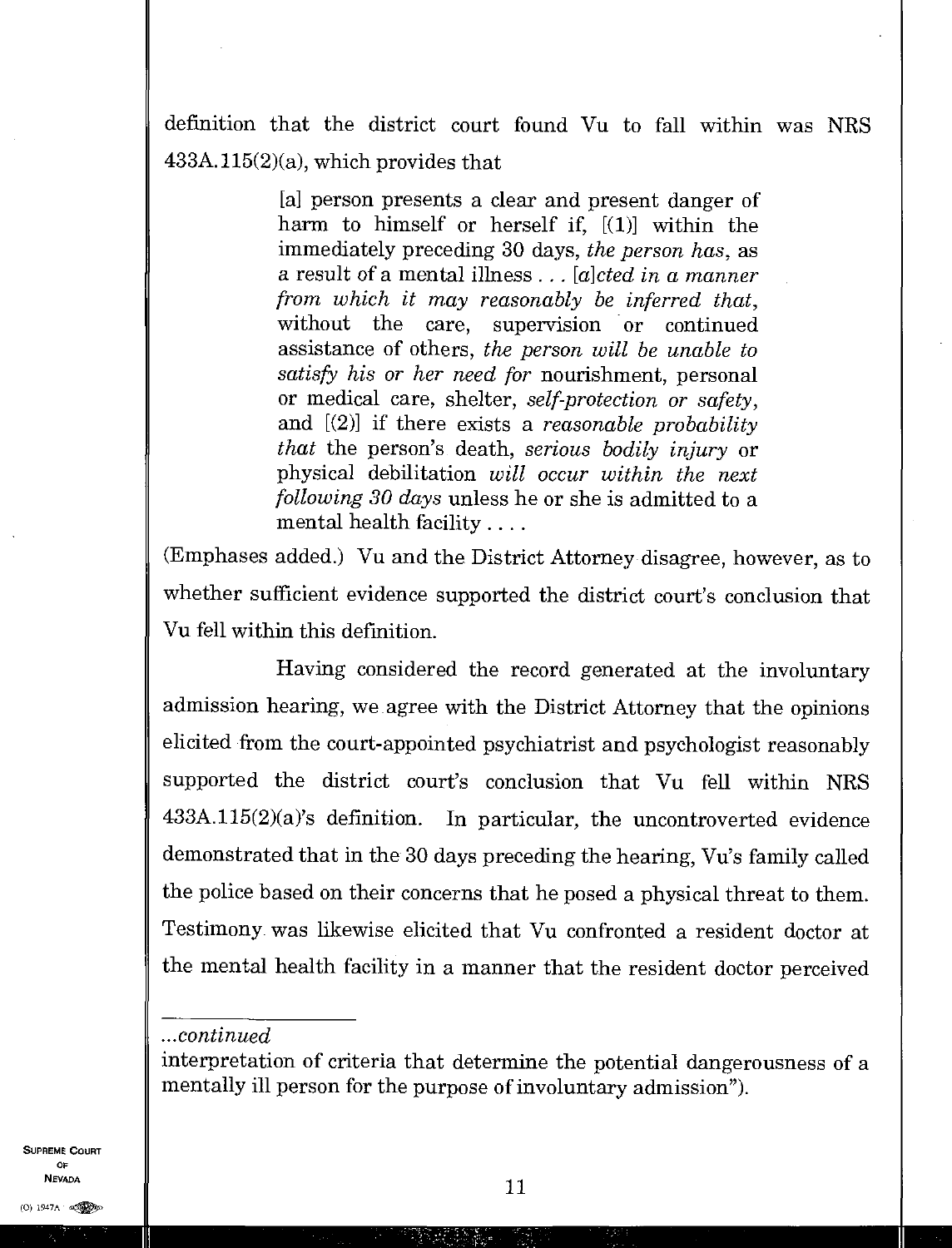as physically threatening. Both the psychiatrist and the psychologist opined that, if Vu were to act in such a manner toward a person unfamiliar with his mental illness, there would be a risk that the person would act violently in self-defense. From this evidence, the district court could "reasonably [have] inferred that, without the care, supervision or continued assistance of others, [Vu would] be unable to satisfy his . . . need for. . self-protection or safety." NRS 433A.115(2)(a).

From this same evidence, combined with the testimony that Vu had refused to take his prescribed antipsychotic medication while admitted on an emergency basis prior to the district court hearing, the district court also could have reasonably concluded that "there existed a reasonable probability that  $[Vu]$ 's... serious bodily injury... w[ould] occur within the next following 30 days unless he . . [was] admitted to a mental health facility." *Id.* While Vu argues that no evidence showed that he had actually committed acts in furtherance of his threats or that someone had actually assaulted him in self-defense or that such an assault would actually rise to the level of inflicting serious bodily injury, this argument stretches NRS  $433A.115(2)(a)$ 's use of the phrases "reasonably be inferred" and "reasonable probability" too far. The statute does not require *specific evidence* "that [Vu would] be unable to satisfy his . . . need for. . self-protection or safety" and that "[Vu's] serious bodily injury [would] occur within the next following 30 days"; rather, it requires evidence to support the *reasonable inference* and *reasonable probability* of those concerns, which the District Attorney provided. Therefore, we conclude that the district court reasonably determined that Vu fell within NRS 433A.115(2)(a)'s definition and that, in turn, involuntary admission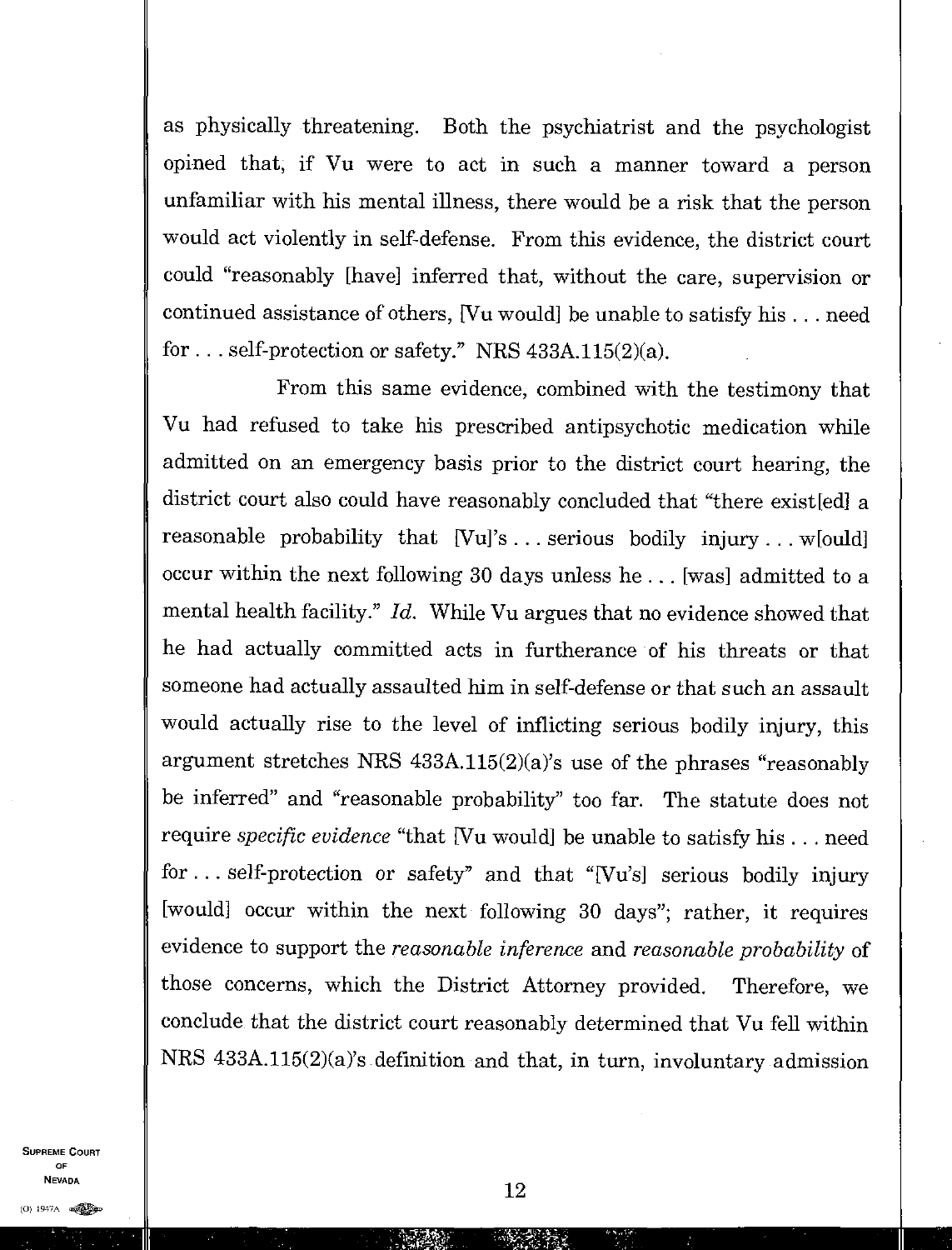was appropriate under NRS 433A.310(1)(b)'s clear and convincing evidentiary standard.

## *CONCLUSION*

NRS 433A.310(5) requires a district court to transmit an involuntary admission order to the Central Repository at the time the order is entered, meaning that the district court is not required to wait 30 days for the order to become final under NRS  $433A.310(1)(b)$ . Additionally, the district court reasonably determined that clear and convincing evidence showed that Vu, at the time of the hearing, had a mental illness and that because of that illness, Vu was likely to harm himself. We therefore deny Vu's petition for extraordinary writ relief.

 $\int \mathcal{A} \cdot \mathcal{A} \cdot \mathcal{A} \cdot \mathcal{A} \cdot \mathcal{A} \cdot \mathcal{A} \cdot \mathcal{A} \cdot \mathcal{A} \cdot \mathcal{A} \cdot \mathcal{A} \cdot \mathcal{A} \cdot \mathcal{A} \cdot \mathcal{A} \cdot \mathcal{A} \cdot \mathcal{A} \cdot \mathcal{A} \cdot \mathcal{A} \cdot \mathcal{A} \cdot \mathcal{A} \cdot \mathcal{A} \cdot \mathcal{A} \cdot \mathcal{A} \cdot \mathcal{A} \cdot \mathcal{A} \cdot \mathcal{A} \cdot \mathcal{A} \cdot \mathcal{A} \cdot \math$ Parraguirre

We concur:

*AecA* , J. Hardesty

J. Douglas J. Cherry

Gibbons

SUPREME COURT OF NEVADA

13

J.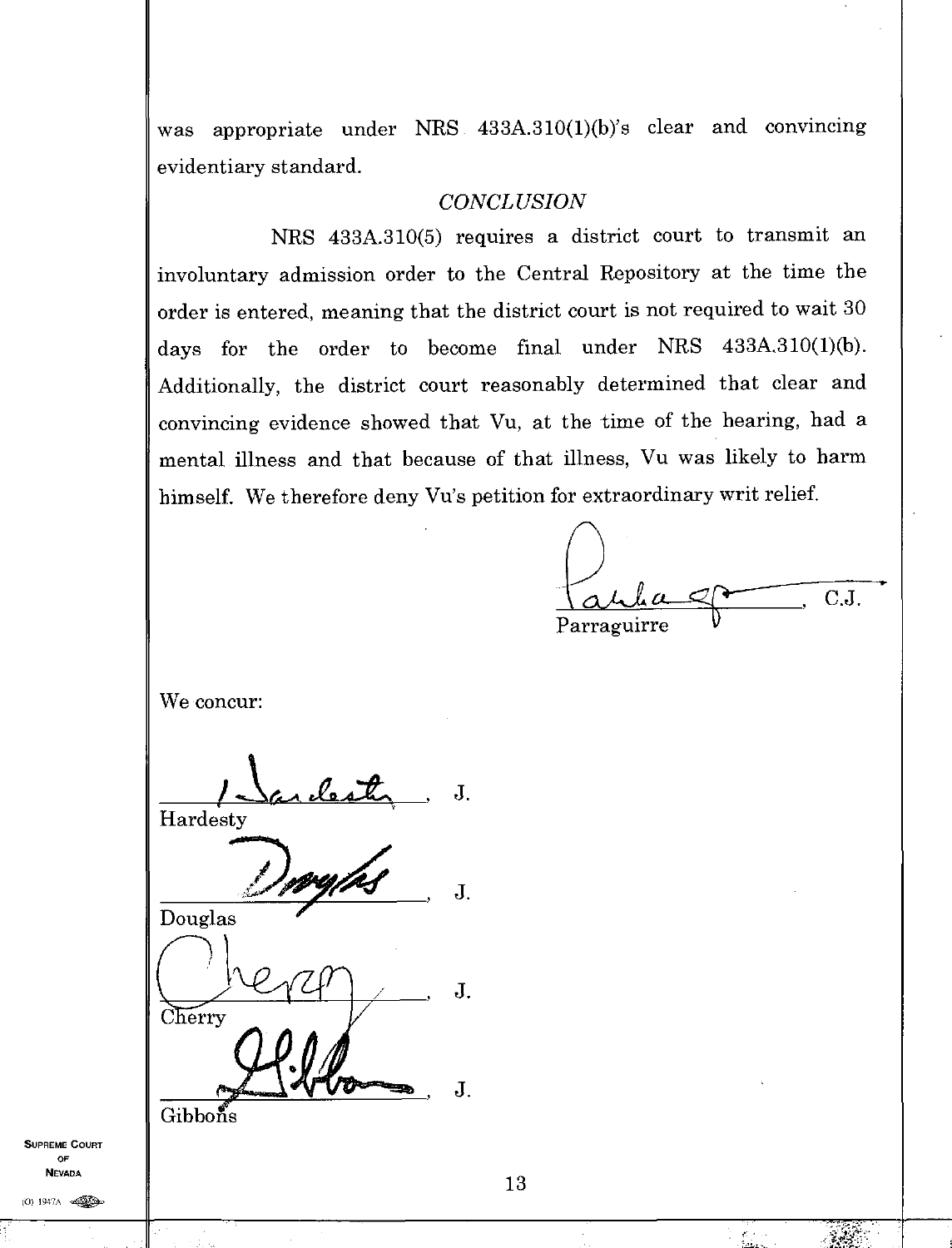PICKERING, J., with whom SAITTA, J., agrees, dissenting:

The loss of liberty that occurs when an individual is involuntarily committed to a mental hospital is "massive." *Humphrey v. Cady,* 405 U.S. 504, 509 (1972). As a consequence, due process protections apply. *Addington v. Texas,* 441 U.S. 418, 425 (1979). Chief among those protections is a heightened burden of proof, meaning the State must prove its case *for* involuntary commitment by "greater than the preponderanceof-the-evidence standard applicable to other categories of civil cases." *Id.*  at 432-33. The heightened standard of proof protects against an erroneous deprivation of liberty. It recognizes the fundamental truth that, "[alt one time or another every person exhibits some abnormal behavior which might be perceived by some as symptomatic of a mental or emotional disorder, but which is in fact within a range of conduct that is generally acceptable." *Id.* at 426-27. "Obviously, .. . a few isolated instances of unusual conduct" are not a basis

> for compelled treatment and surely none for confinement. . . . Loss of liberty calls for a showing that the individual suffers from something more serious than is demonstrated by idiosyncratic behavior. Increasing the burden of proof is one way to impress the factfinder with the importance of the decision and thereby perhaps to reduce the chances that inappropriate commitments will be ordered.

*Id.* at 427.

The State called two witnesses at Vu's involuntary commitment hearing, both doctors who had examined Vu and his mental health records. These doctors concluded that Vu did *not* pose a threat of harm *to third parties,* so his commitment could not be justified on that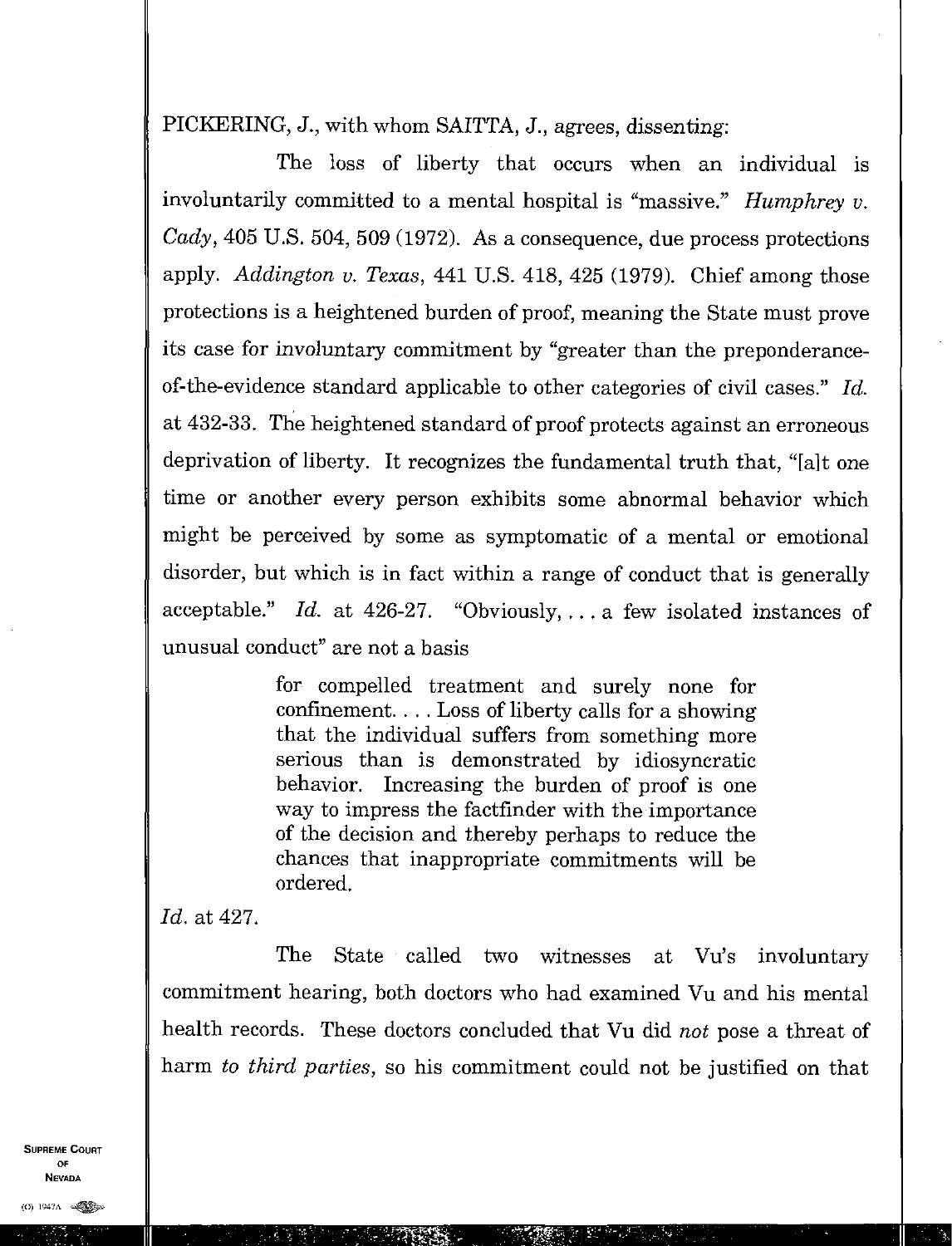statutory basis. *See* NRS 433A.310(1)(b) (providing for involuntary commitment if there is "clear and convincing evidence that the person. .. is likely to harm. . . others if allowed his or her liberty"). The State therefore proceeded on the theory that Vu presented a sufficient risk of harm *to himself,* such that his commitment was justified on that alternative statutory basis. *See id.* (providing for involuntary commitment if there is "clear and convincing evidence that the person. . . is likely to harm himself or herself. . . if allowed his or her liberty"). This alternative theory required the State to prove, by clear and convincing evidence, that Vu could not meet his basic safety and self-protection needs without the care, supervision, or continued assistance of others, *and* that there existed a reasonable probability that Vu would face *death, serious bodily injury, or physical debilitation* in the following 30 days unless he was institutionalized. NRS 433A.115(2)(A); *see* NRS 433A.310(1)(b).

The uncontradicted evidence showed that Vu had a bank account with money in it, an apartment in which to stay, and the ability to feed and clothe himself. There was also no suggestion of suicidal ideation. From this it would seem to follow that Vu did not need to be committed to avoid death, serious bodily injury, or physical debilitation, but the State maintained otherwise. According to the State, Vu needed to be committed because, given his behavior and failure to take his medications, Vu might act threateningly toward third parties, provoking them to attack and injure him. Setting aside the tenuous nature of an opinion that members of the general public would likely assault Vu if he acted threateningly rather than seeking alternative help for themselves or Vu, *In re Doe,* 78 P.3d 341, 367 (Haw. Ct. App. 2003) (recognizing that erratic and offensive behavior is not uncommon on the streets of many larger cities, and that it

SUPREME COURT OF NEVADA

(0) 1947A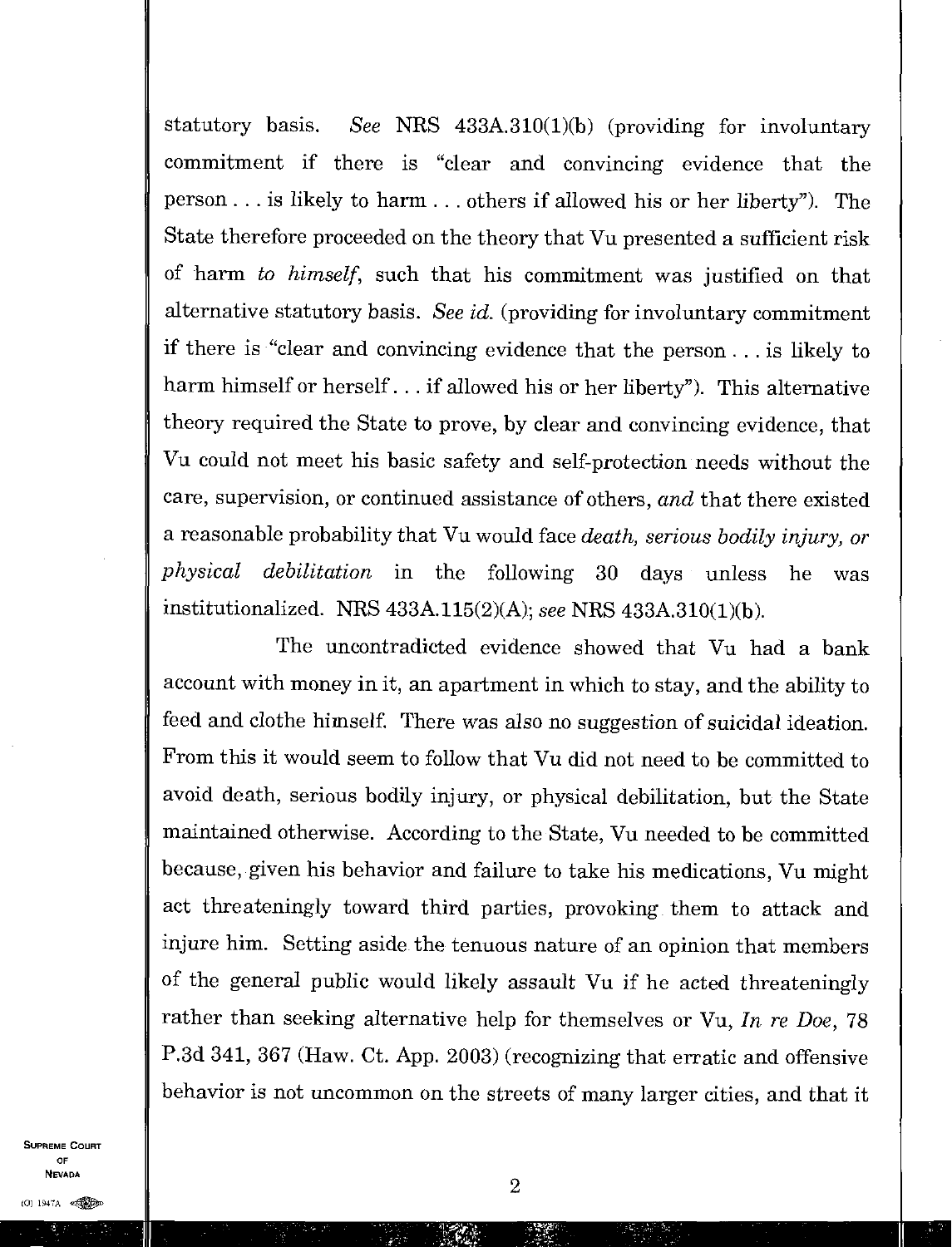may be just as likely the urban residents would respond with compassion rather than anger and violence), the State identified only two instances of Vu ever acting threateningly. One instance was the reason for his emergency hold, when his family felt threatened by his behavior, and the other was during Vu's emergency intake where Vu—who stands 5' 5" tall and weighs under 100 pounds—reportedly "broadened his shoulders" when facing a resident doctor. So there was actually no evidence that Vu would act threateningly to people other than his family, who had already shown the ability to call the police if his threatening behavior escalated, or toward those at the facility holding him against his will. Also of note, neither Vu's family nor the resident doctor testified at the hearing, and the doctors who did testify indicated that Vu isolated himself from others, not that he acted aggressively toward them.

But more significantly, though the doctors generally opined that a stranger might harm Vu if Vu were released, the only testimony directed toward the *seriousness* of the harm Vu might face was Dr. Lewis's answer of "Yes" to the following question posed by the district attorney:

> You indicated that Mr. [Vu] meets criteria for basic needs, self-protection and safety. When you apply that basic need in your normal course every Wednesday and every time you testify, does that include the provision that there does exist a reasonable probability that his death, serious bodily injury or physical debilitation will occur within the next following 30 days unless he's admitted?

The State asked this question of Dr. Lewis on redirect examination, and it prompted an objection from Vu's counsel as being outside the scope of Dr. Lewis's cross-examination, to which the district court responded: "It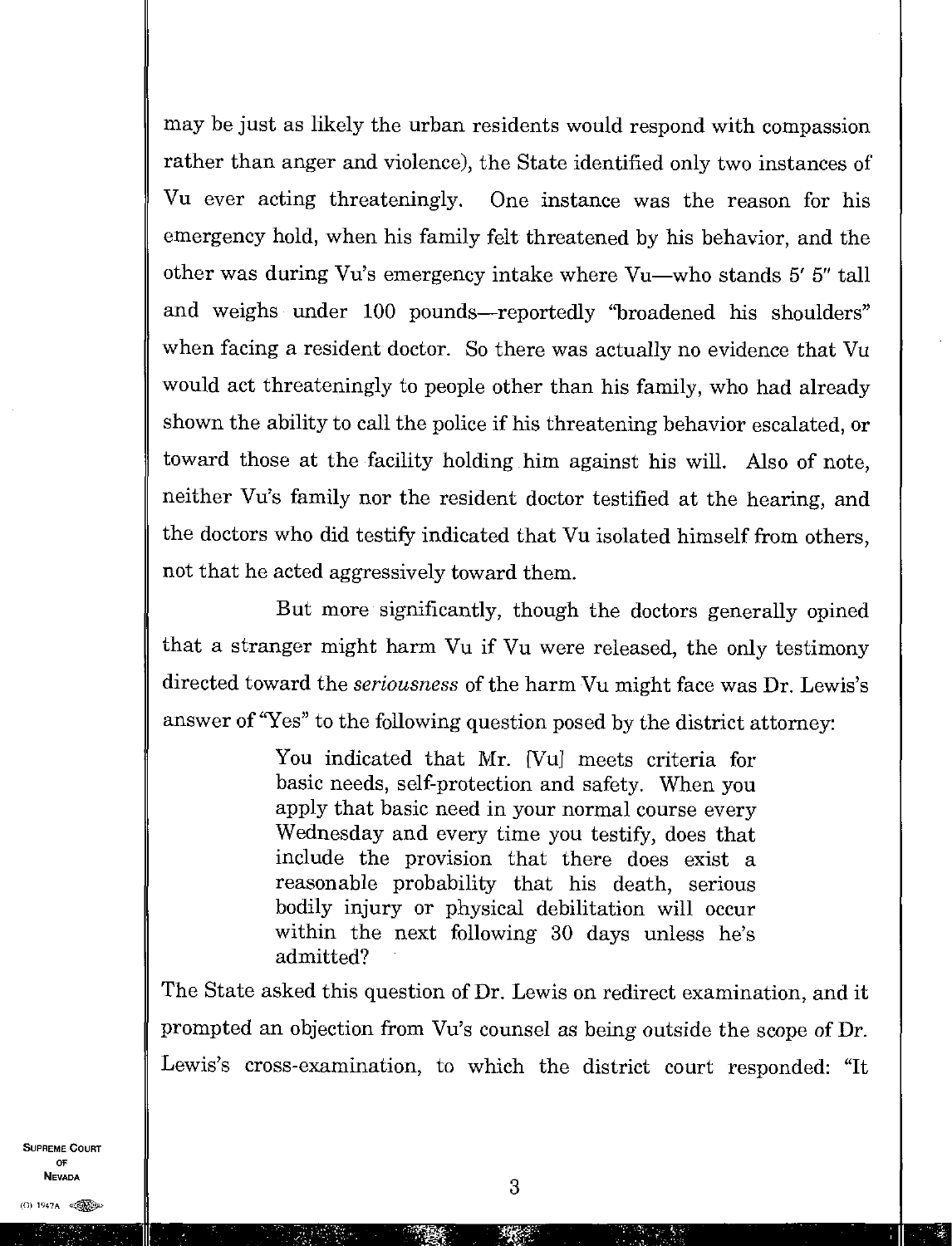certainly is but I'll allow the question." Shortly thereafter, during the State's closing argument, the district court interrupted and said that as to the reasonable probability of death, serious bodily injury, or physical debilitation prong:

> Apparently, you want me to glean that information, it only came out from you outside the scope of direct examination on your second doctor witness and I frankly don't understand why you don't ask that question. Why you don't look at the criteria and ask the questions.

In Vu's closing argument, his attorney asked whether the court had heard from Dr. Lewis "a single description of how that death was going to occur, what the serious bodily injury was going to be, why he thought it was going to occur in the next 30 days or even what that physical debilitation would be?" and the district court acknowledged "No, I didn't and I just talked to the District Attorney that I don't think that criteria was examined other than briefly and oddly."

Under NRS 433A.115(2)(a) and NRS 433A.310(1)(b), the State was required to prove, by clear and convincing evidence, that there existed a reasonable probability that Vu would face death, serious bodily injury, or <sup>p</sup>hysical debilitation in the following 30 days unless he was institutionalized. That NRS  $433A.115(2)(a)$  requires a showing of a reasonable probability that the person would face the types of serious harm listed means that undoubtedly there is room for prediction and less than certainty as to whether the person actually will experience serious harm or exactly what shape it may take. But testimony that consists solely of a "Yes" to a disjointed leading question on redirect examination as to whether that doctor generally included in his basic needs analysis

SUPREME COURT OF  $\frac{1}{4}$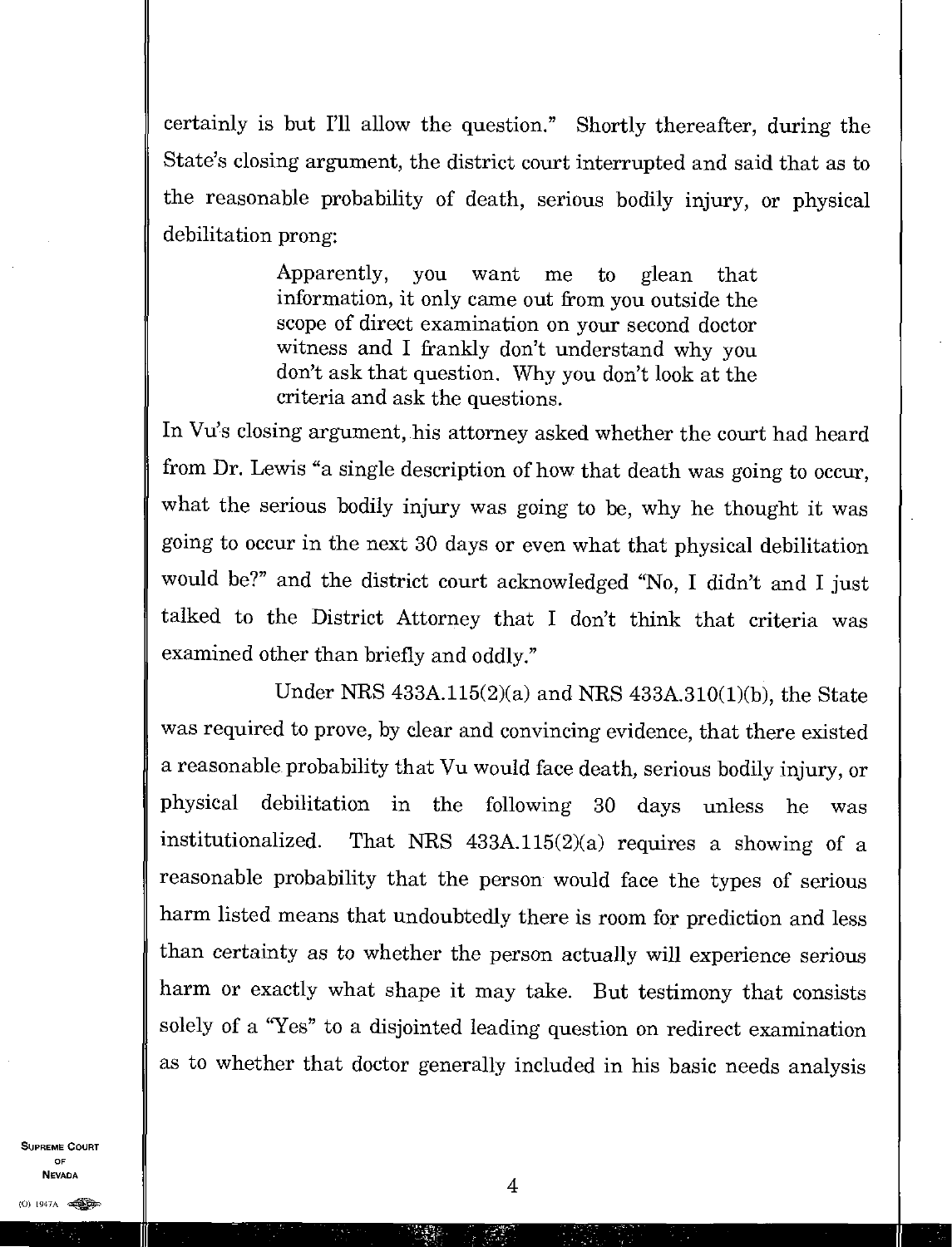whether Vu would face serious harm, without any explanation as to why that doctor thought Vu would face such harm or any estimation of what such harm might entail, is insufficient evidence to convince a rational factfinder, by clear and convincing evidence, that a reasonable probability existed that Vu would face death, serious bodily injury, or physical debilitation if not confined *See In re Discipline of Drakulich,* 111 Nev. 1556, 1566-67, 908 P.2d 709, 715 (1995) (clear and convincing evidence must be "so strong and cogent as to satisfy the mind and conscience of a common man. . . . It need not possess such a degree of force as to be irresistible, but there must be evidence of tangible facts from which a legitimate inference. . . may be drawn." (quoting *Gruber v. Baker,* 20 Nev. 453, 477, 23 P. 858, 865 (1890)).

Had the State proved its case, I would agree with the majority that Vu's involuntary commitment order was properly transmitted to Central Repository for Nevada Records of Criminal History under NRS 433A.310(5). Indeed, this is one of the stigmatizing consequences that justifies the high burden of proof the State must shoulder to obtain an involuntary commitment order. *See Addington,* 441 U.S. at 425-26 ("it is indisputable that involuntary commitment to a mental hospital" stigmatizes the individual and engenders both a "significant deprivation of liberty" and a host of "adverse social consequences"). But given the State's sparse and speculative evidence in this case, including the exceedingly summary testimony on the risk of harm Vu faced if not institutionalized, I would hold that Vu should not have been detained beyond the initial